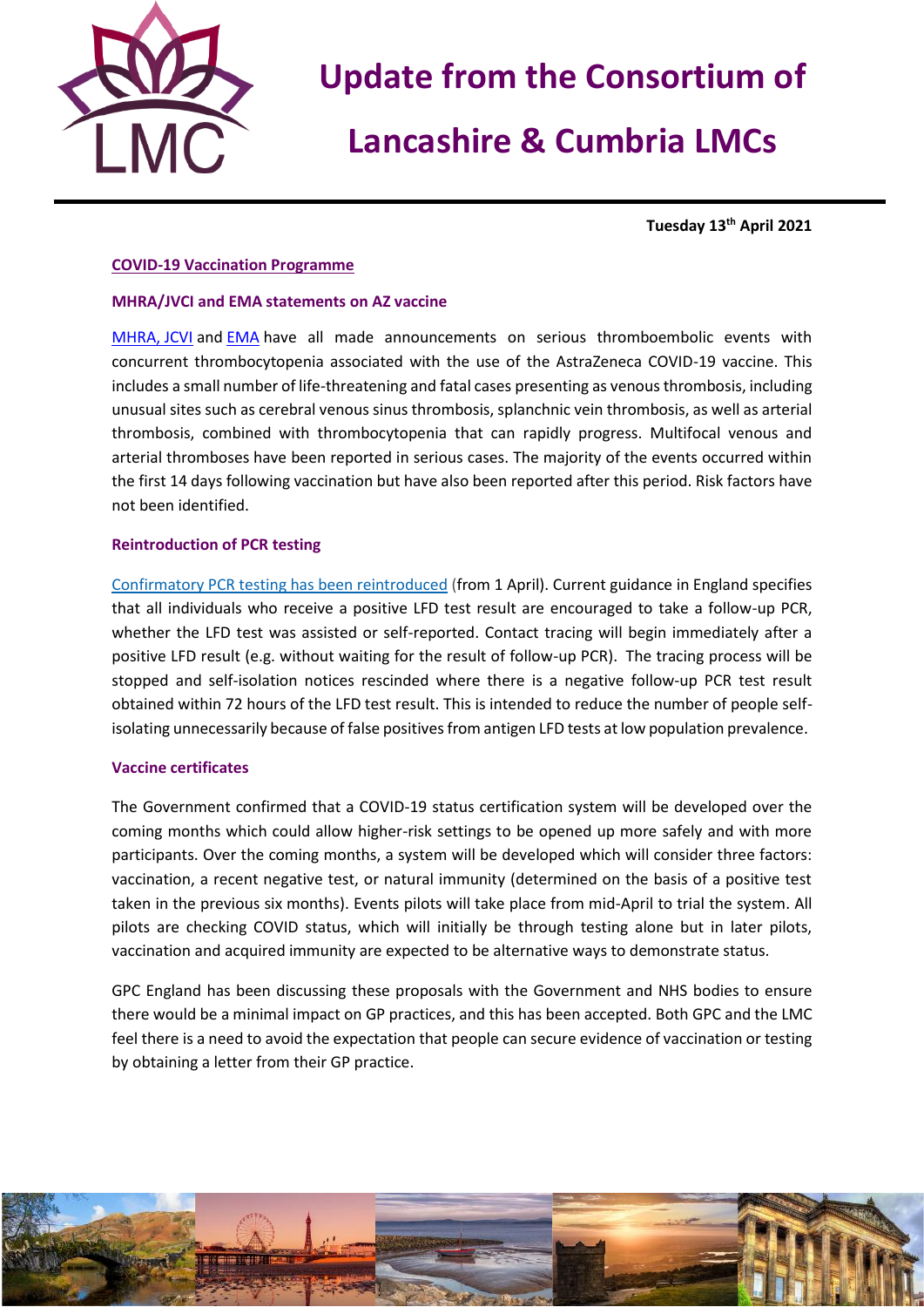

# **Update from the Consortium of**

# **Lancashire & Cumbria LMCs**

### **Access to vaccination for parents with children**

BMA GPC were made aware of an incident in which a parent was prevented from brining their dependent children to their vaccination appointment at a hospital vaccination site. BMA GPC took this up directly and after their intervention this matter has been addressed. They have published the **attached** guidance.

The VC operational guidance has been updated to reference the attached, along with the guidance for the National Booking Service including briefing notes for call handlers.

### **Vaccinations and immunisations guidance**

The BMA have now published [guidance](https://bma-mail.org.uk/t/JVX-7BJ66-JCJOU4-4EJOSO-1/c.aspx) about the recent changes to the [provision of routine](https://bma-mail.org.uk/t/JVX-7BJ66-JCJOU4-4EK82T-1/c.aspx)  [vaccination and immunisation in general practice](https://bma-mail.org.uk/t/JVX-7BJ66-JCJOU4-4EK82T-1/c.aspx) which come into place from 1 April 2021. The changes include:

- The provision of V&I services becoming an essential service for all routine NHS-funded vaccinations with the exception of childhood and adult seasonal influenza and COVID-19 vaccinations.
- The introduction of five core contractual standards to underpin the delivery of immunisation services.
- A single item of service fee for all doses delivered in vaccination programmes funded through the GMS contract
- The Childhood Immunisation DES with its 70% and 90% targets was retired on 31 March 2021 and a new V&I domain in the Quality and Outcomes Framework introduced for 2021/22.

### **Free COVID-19 PPE scheme extended until the end of March 2022**

The Government is extending the provision of free COVID-19 PPE to health and social care providers until the end of March 2022. Following the previous announcement of free PPE provision until the end of June 2021, the scheme will now be extended to the end of March 2022 as the expectation of clinical experts is that usage will remain high throughout the next financial year. This will ensure that general practice can continue to access rigorously tested and high-quality PPE. Providers should continue to access COVID-19 PPE via their current distribution channels.

Lancashire and Cumbria LMCs are represented on a national group that reports on PPE issues in different localities across the UK. If you have any problems with PPE please let us know so we can feed this into that group.

### **Flu vaccination 2020/21 achievement plans for 2021/22**

On 1 April 2021, a [letter from Professor Stephen Powis](https://www.england.nhs.uk/publication/achievements-and-developments-during-2020-21-flu-season/) was published both commending the achievements of practices and developments made with regards to the NHS Annual Influenza Vaccination Programme during 2020/2021, referred to as 'the most successful in the history of the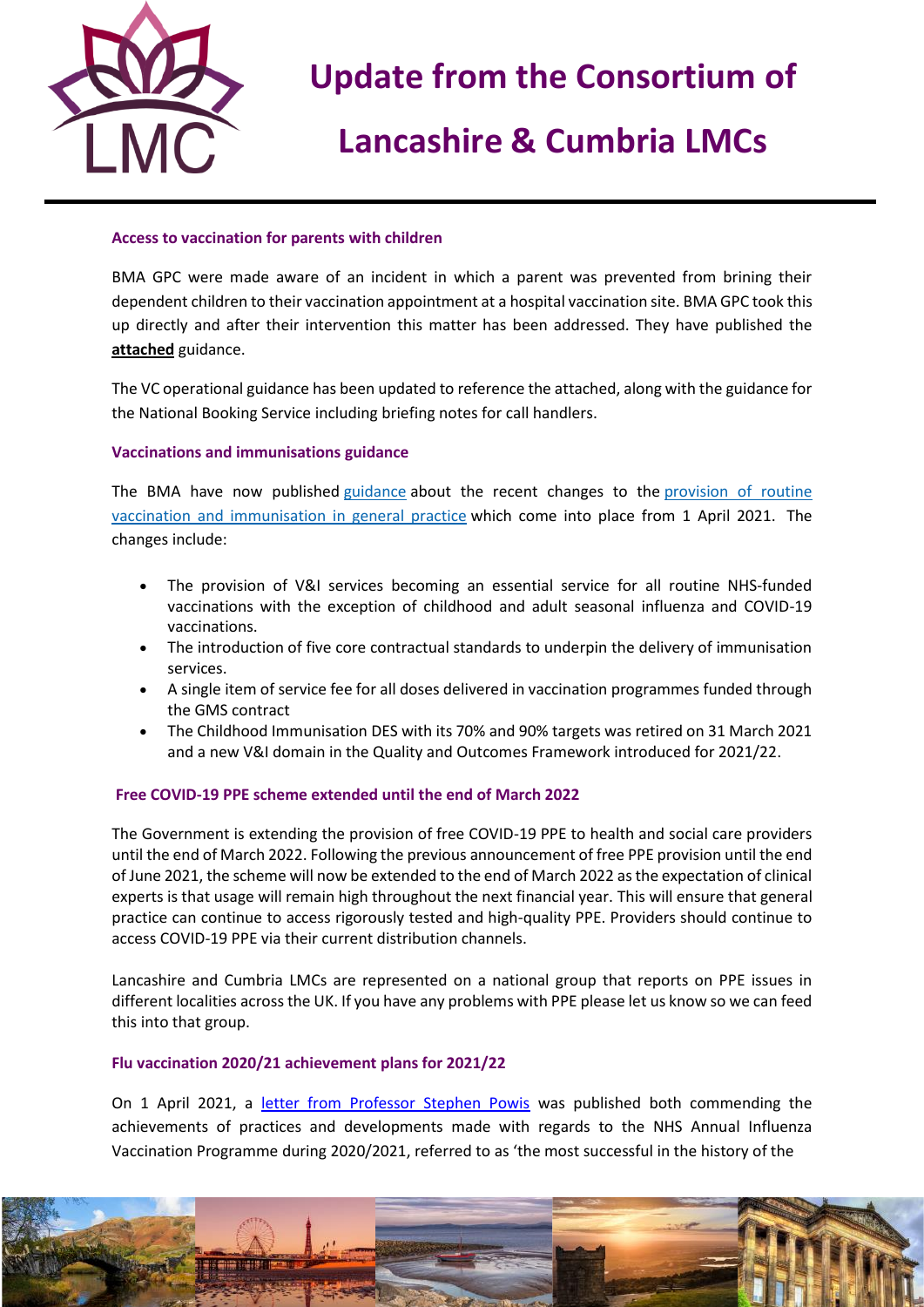

# **Update from the Consortium of**

# **Lancashire & Cumbria LMCs**

programme', especially considering the roll out took place during a pandemic, and outlining further details for the 21/22 programme in England.

81% of people aged 65 years and over were vaccinated and 52% of those under 65 years who are at clinical risk. This was a remarkable achievement and down to the hard work of many practices. The letter also outlines that practices should plan for the immunisation of 50-64 year olds again. BMA GPC are seeking clarification on this as it has not been clearly stated before.

## **Budesonide for patients with COVID-19**

You may have seen the [Therapeutic Alert](https://www.cas.mhra.gov.uk/ViewandAcknowledgment/ViewAlert.aspx?AlertID=103154) issued through the Central Alerting System (CAS) on 12<sup>th</sup> April that states:

'Inhaled budesonide is **not** currently being recommended as standard of care but can be considered (off-label) on a case-by-case basis for:

- symptomatic COVID-19 positive patients
- aged 65 and over OR
- aged 50 or over with co-morbidities, in line with the published [Interim Position Statement](https://www.cas.mhra.gov.uk/ViewandAcknowledgment/ViewAttachment.aspx?Attachment_id=103796)'.

This Interim Position Statement clarifies that this includes co-morbidities that are 'consistent with a long-term health condition from the flu list.'

The PRINCIPLE trial [reported](https://www.principletrial.org/results) a 3-day median benefit in self-reported recovery for patients with COVID-19 in the community setting who received inhaled budesonide.

There is no expectation that inhaled budesonide will be routinely prescribed for patients in the eligible cohorts with COVID-19. Advice to patients on the management of COVID-19 has not changed. However, as stated in the Therapeutic alert, prescribers may *consider* prescribing it to reduce symptoms in eligible cohorts who are being managed in the community. This would be on a case-bycase basis using a shared decision-making approach.

### **Improving GP appointment data**

NHSE/I has published information aimed at improving the quality of [GP appointment data.](https://bma-mail.org.uk/t/JVX-7BJ66-JCJOU4-4EJOSQ-1/c.aspx) This is to ensure that published general practice appointment data fairly represents the appointment activity carried out across practices and general practice providers in England. This year's PCN Investment and Impact Fund provides additional funding to support this through an indicator covering the mapping of appointment slot types to the new set of national appointment categories by all practices within the PCN. This should only require a short one-off exercise, mapping each slot type that the practice uses to one of the national categories. Practices should note that this only relates to appointments from 1 April 2021 onwards and shouldn't require changes to wider processes or appointment books.